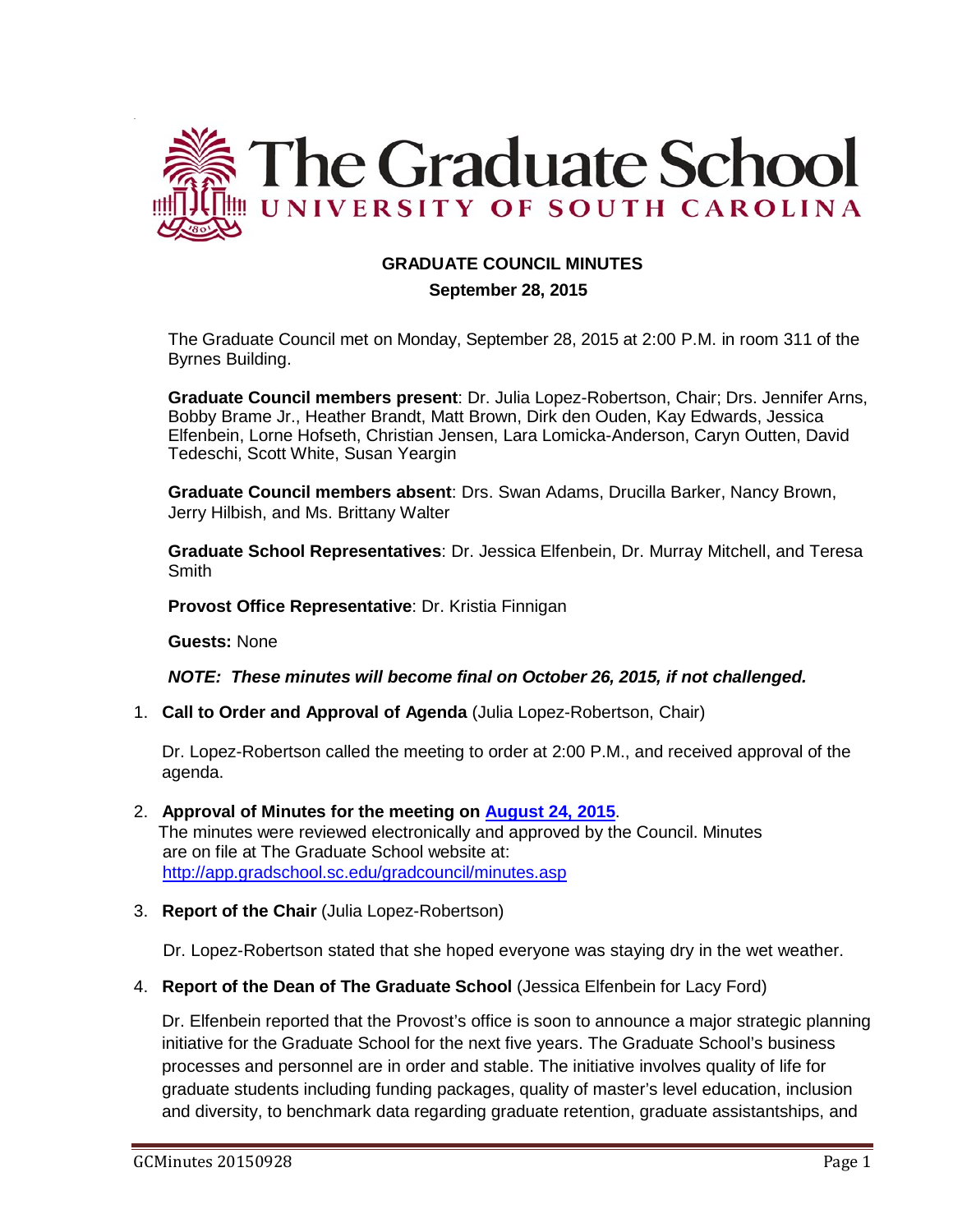time-to-degree.

The Provost's office may announce these initiatives within the next two weeks. There will be a strategic planning committee and subcommittees for each initiative. Dr. Elfenbein asked interested members who may want to be on one of the committees, please contact her at [JessicaE@mailbox.sc.edu](mailto:JessicaE@mailbox.sc.edu) or Dean Ford at [Ford@mailbox.sc.edu.](mailto:Ford@mailbox.sc.edu)

Dr. Brandt asked if the committees will consist of representation from each College. Dr. Elfenbein responded that disciplinary faculty and faculty who teach masters and doctoral students will be included as well as staff from the Career Center, Student Health and GSA Officers. Although every department may not be represented, the goal is to have a crosssection of representation from the entire campus.

# 5. **Report of the Associate Dean / Secretary of the Graduate Council** (Murray Mitchell)

Dr. Mitchell asked each member to introduce themselves for the benefit of members who recently joined Graduate Council. He stated that Graduate Council now has full membership for the academic year, and he thanked all who volunteered and/or accepted invitations to join the Council.

Dr. Mitchell reported that two for-profit companies have been contracted by the University for recruitment. Academic Partnerships is a company that specializes in recruitment for on-line programs. Shorelight specializes in recruitment of international students. Each organization works with particular degree programs within specific Colleges. Academic Partnerships is currently working with the College of Education, HRSM and Public Health for a joint program in Health Information Technology, also HPEB and Nursing Administration. Shorelight is presently working with Business and Engineering and may possibly work with Public Health in the near future. There are some implications for processing graduate applications, and members may want to discuss with their Dean the possibility of developing a relationship with these for-profit companies to enhance recruitment in their programs. Given the current funding formula for the institution, the more students who are recruited, attend successfully and graduate, the more successful the University.

At one time, USC was funded by the State Legislature. Currently, funding sources are more problematic to find. Student enrollment has driven these recruitment efforts. In the President's State of the Institution address, he talked about growth in public-private partnerships. These types of arrangement are becoming more common.

Dr. Mitchell stated that Graduate Council largely addresses curriculum issues, but the Council addresses policy and procedure issues as as well. He asked members if they encounter any issues in their home departments that warrant discussion, if any questions need answers relative to graduate education, or if policies need to be revisited, explained or created, Graduate Council is the body that addresses such issues. Please bring these issues to the appropriate sub-committee for review or before Graduate Council for resolution. Graduate Council represents graduate education at the University of South Carolina and the active input of its members is required.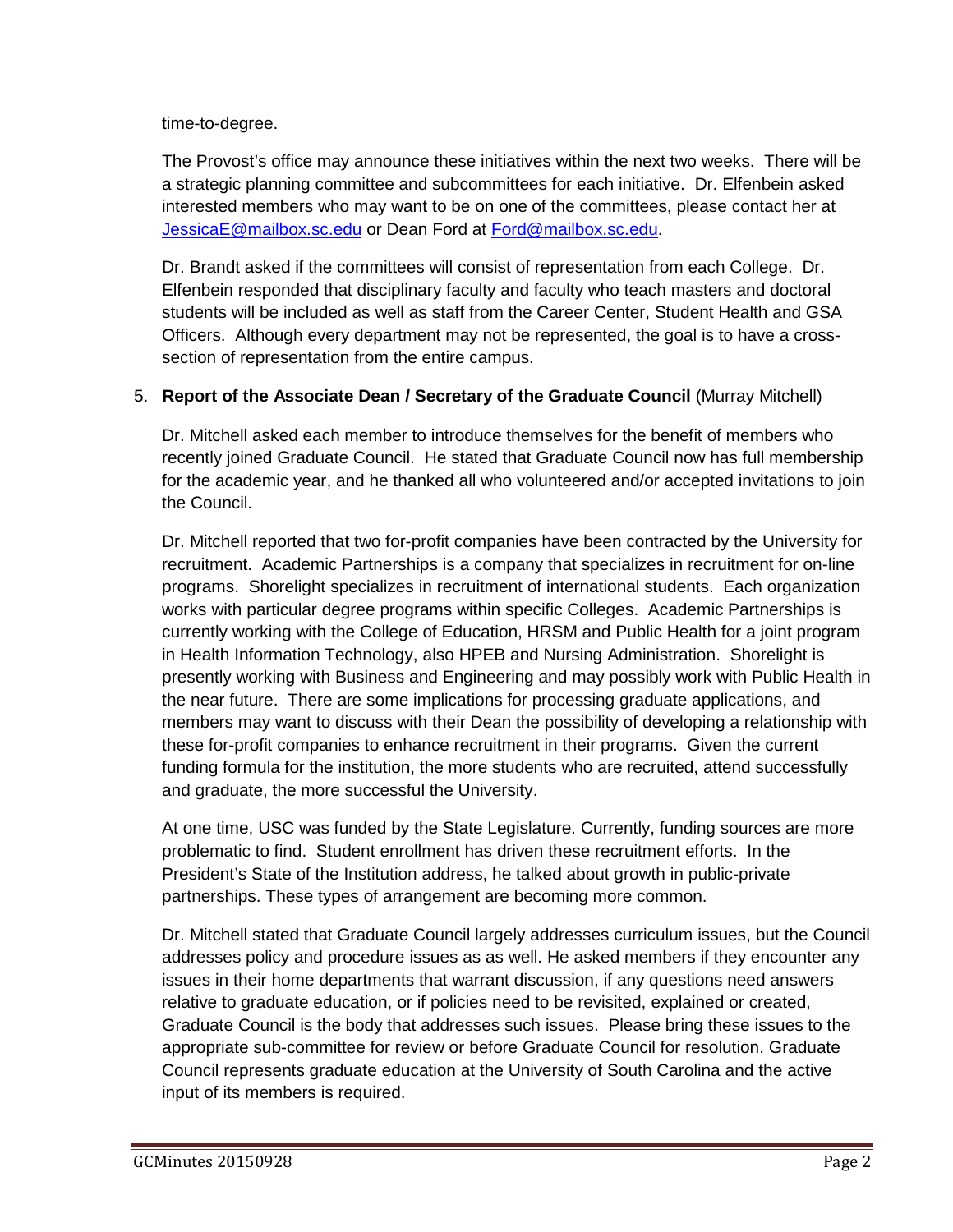Dr. Mitchell stated that Graduate Council has transitioned exclusively to an electronic proposal submission system. This has created a challenge for an appropriate way to present proposals to Council at these meetings. However, each proposal is available for review on the Provost's website at [http://www.sc.edu/programproposal/.](http://www.sc.edu/programproposal/) Dr. Mitchell and Dr. Finnigan serve on both the Humanities and Sciences curriculum sub-committees. In preparation for Council vote, the proposals are meticulously vetted by each committee to insure there is no conflict of interest and that letters of concurrence are in place, if applicable.

Dr. den Ouden asked if Blackboard could be used to view proposals and if confidentiality is an issue. Dr. Mitchell responded that the new system is a tracking system that was created to facilitate members being able to view proposals and make comments to share with select members as the proposal is routed through the approval process. The proposals can also be returned to the originator for changes and be rerouted to approvers. It is a secure system that transmits approved information, such as bulletin changes, directly to the Registrar.

6. **Report of the Graduate Student Association Representative** (Jessica Elfenbein for Brittany Walter)

On behalf of the GSA, Dr. Elfenbein reported that they are interviewing for various liaison positons. The Organization has grown significantly over the last few years and assistance is still needed. She asked that this information be passed on to outstanding graduate students in each members department, and have interested students contact Brittany Walter at [walterbs@email.sc.edu](mailto:walterbs@email.sc.edu) or the GSA President, Andrew Fogner at sogsa@mailbox.sc.edu.

# 7. **Report of the Academic Policy and Practices Committee** (Matt Brown)

No report.

8. **Report of the Committee on 500/600 Level Courses, Distance Education and Special Courses** (Murray Mitchell)

A listing of 500/600 Level and Distance Education Courses was presented to Council for informational purposes only.

# **500/600 Level Courses**

# **New Course Proposals**

- **1. ELCT 554 – Integration of Photovoltaics in Modern Power Systems (3 hours)**
	- Analysis and design of power systems in presence of photovoltaic generation with focus on protection systems, control, power quality.
	- Spring 2016
- **2. ELCT 559 – Special Topics in Distributed Energy Resources for Electric Energy Systems (3 hours)**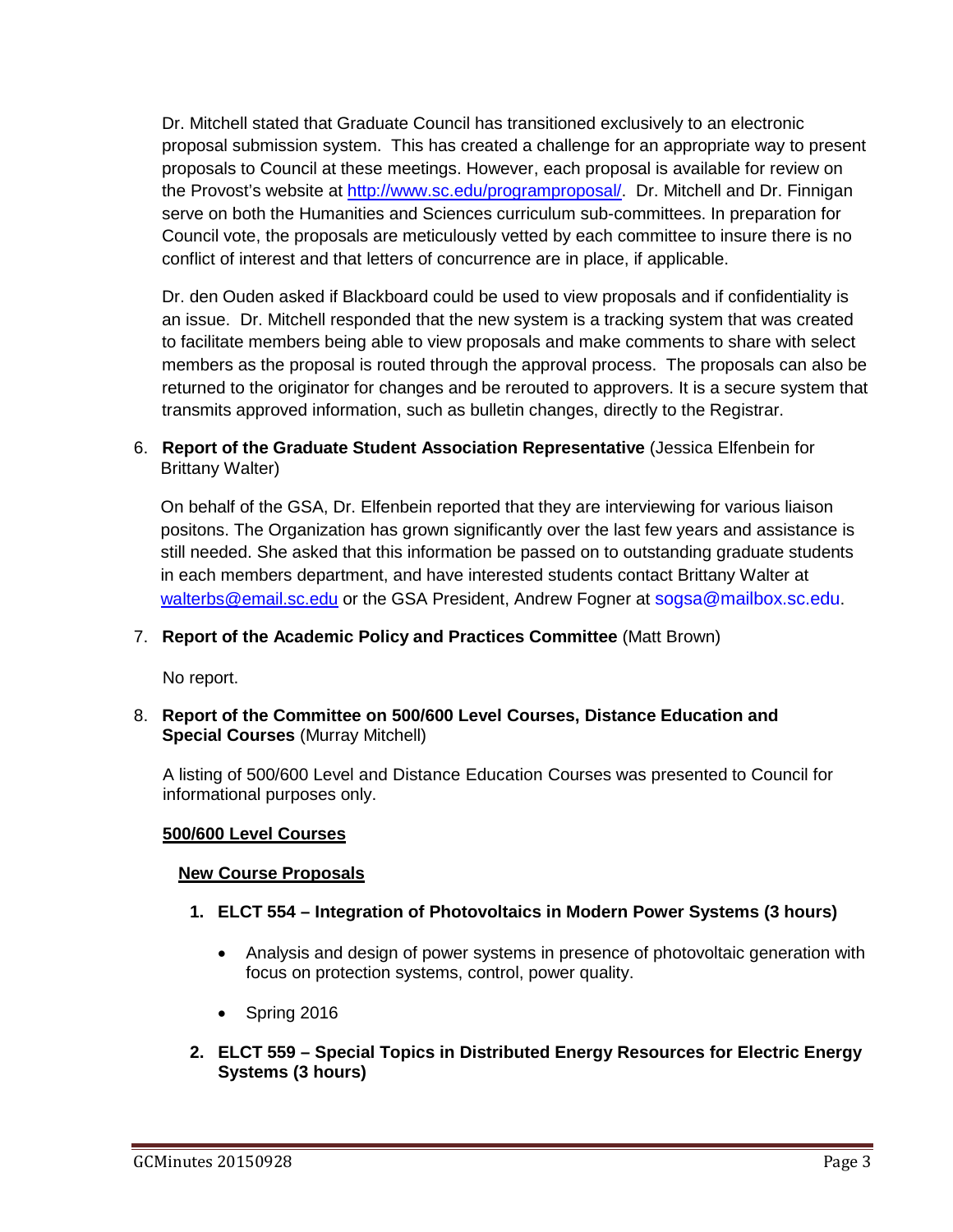- Special topics in distributed energy resources for modern electrical energy systems. Course content varies and will be announced in the schedule of classes by title. May be repeated as topics vary.
- Spring 2016

# **3. RHAB 540 – Assistive and Adaptive Technology (3 hours)**

- The use of Assistive technology as it relates to employment, education, communication, recreation, and mobility for individuals with disabilities. Explores types of assistive technologies, functional assessments, and resources through hands-on application, lectures, and discussions.
- Spring 2016

# **Course Change Proposal**

## **EDEL 591 – Seminar on Teaching**

- Existing course to be delivered as an asynchronous online option.
- Spring 2017

### **Distance Education Courses**

### **HSPM 769 Organizational Behavior (3 hours)**

- To explore organizational behavior at the micro level (individuals, motivation, leadership, conflict management) and macro level (social systems, interorganizational relationships, change and innovation, performance and strategy, organizational design), with particular focus on health care environments.
- Fall 2016

### 9. **Associate Graduate Faculty Nominations** (Murray Mitchell)

There are no new nominations to be considered at this time.

As a reminder, Associate Graduate Faculty members have the potential to help programs overburdened with graduate students in need of guidance.

The Associate Graduate Faculty category was added in Spring 2015. It is an opportunity for faculty members to have a six year appointment that is renewable. The term appointment is renewable as well. Term appointments are for three years. Associate Graduate Faculty is six years and affords more privileges appropriate for research faculty who are not on the tenure track, but have been here for many years and have the academic credentials to chair theses and dissertations. In some cases, they have more credibility than some tenured, tenure-track faculty members. There have been four nominations since the program began.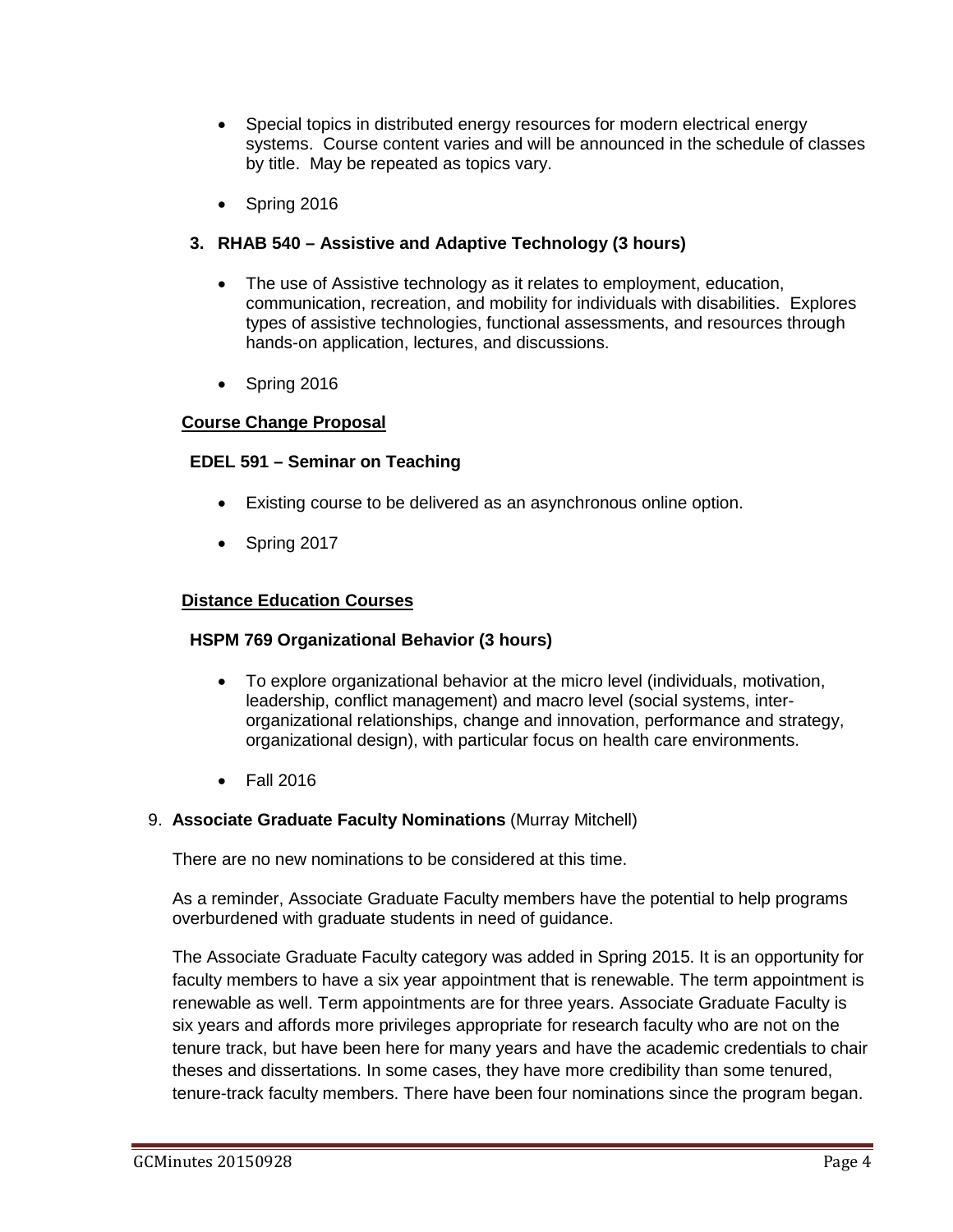## 10. **Fellowships and Scholarships Committee** (Heather Brandt)

No report.

## 11. **Report of Science, Math, and Related Professional Programs Committee** (David Tedeschi)

**Course Change Proposal APPROVED APPROVED** BIOL 798 Research in Biology (1-9)

Directed laboratory research and readings in the biological sciences for M.S. and Ph.D. students prior to preparation of theses and dissertations. [Effective: Fall 2016]

**Bulletin Change APPROVED** BMSC Major/MS in Biomedical Sciences (32) **Clarify distinctions between a thesis and non-thesis option.** [Effective: Fall 2016]

New Course Proposal **APPROVED** BMSC 757 Family Medicine (8) Supervised clinical practicum for physician assistants in Family and Preventative Medicine. [Prerequisite: Successful completion of the didactic PA program coursework during the first year.] [Effective: Spring 2016]

New Course Proposal **APPROVED** BMSC 758 Internal Medicine (4)

Supervised clinical practicum for physician assistant students in Internal Medicine [Prerequisite: Successful completion of the didactic phase of the Physician Assistant curriculum] [Restricted to: Physician Assistant students only] [Effective: Spring 2016]

New Course Proposal **APPROVED** 

BMSC 759 Women's Health (4) Supervised clinical practicum for physician assistant students in the area of OB/GYN. [Prerequisite: Successful completion of the didactic phase of the Physician Assistant curriculum] [Restricted to: Physician Assistant students only] [Effective: Spring 2016]

New Course Proposal **APPROVED** BMSC 760 Pediatrics (4)

Supervised clinical practicum for physician assistant students in Pediatrics. [Prerequisite: Successful completion of the didactic phase of the Physician Assistant curriculum] [Restricted to: Physician Assistant students only] [Effective: Spring 2016]

New Course Proposal **APPROVED** BMSC 761 Behavioral Medicine (4)

Supervised clinical practicum for physician assistant students in Behavioral Medicine. [Prerequisite: Successful completion of the didactic phase of the Physician Assistant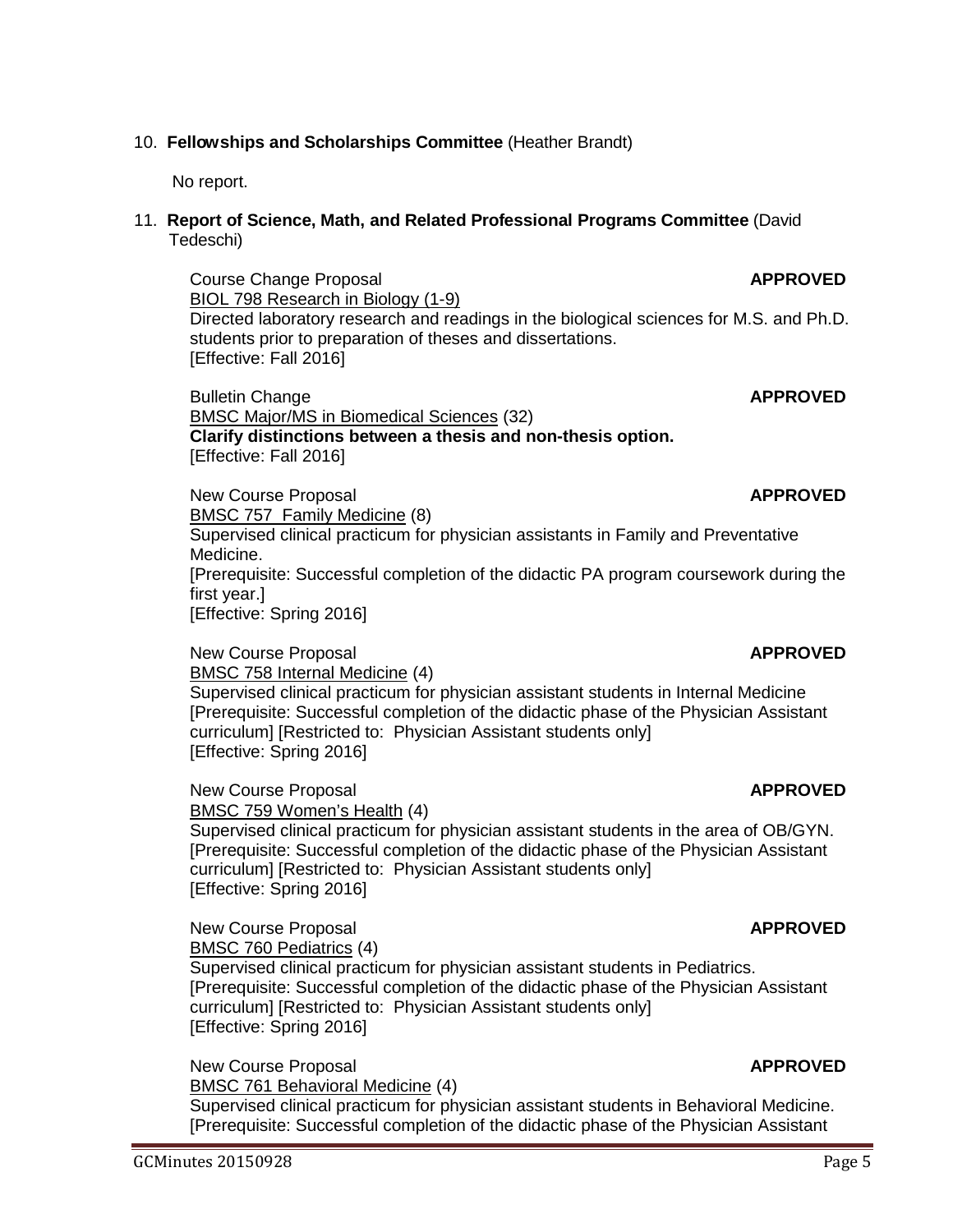curriculum] [Restricted to: Physician Assistant students only] [Effective: Spring 2016]

## New Course Proposal **APPROVED**

BMSC 762 General Surgery (4)

Supervised clinical practicum for physician assistant students in General Surgery. [Prerequisite: Successful completion of the didactic phase of the Physician Assistant curriculum] [Restricted to: Physician Assistant students only] [Effective: Spring 2016]

New Course Proposal **APPROVED**

BMSC 763 Emergency Medicine (4)

Supervised clinical practicum for physician assistant students in Emergency Medicine. [Prerequisite: Successful completion of the didactic phase of the Physician Assistant curriculum] [Restricted to: Physician Assistant students only] [Effective: Spring 2016]

# New Course Proposal **APPROVED**

BMSC 764 Orthopedics (4)

Supervised clinical practicum for physician assistant students in Orthopedics. [Prerequisite: Successful completion of the didactic phase of the Physician Assistant curriculum] [Restricted to: Physician Assistant students only] [Effective: Spring 2016]

## New Course Proposal **APPROVED**

BMSC 765 PA Practicum Elective (4)

Supervised clinical practicum for physician assistant students in area of student's choice with approval of the Director of Clinical Education. Elective can be in a specialty or a core area.

[Prerequisite: Successful completion of the didactic phase of the Physician Assistant curriculum] [Restricted to: Physician Assistant students only] [Effective: Spring 2016]

# New Course Proposal **APPROVED**

MCBA 742 Biological Micro Imaging II (3)

Advanced scanning and transmission electron microscopy techniques, electron tomography, digital imaging, 2 dimensional and 3 dimensional image analysis, 3 dimensional ultrastructure data set reconstruction. [Enrollment restricted to 15 students] [Effective: Spring 2016]

New Course Proposal **APPROVED** MCBA 743 Molecular Imaging Methods in Biomedical Research II (3) Cell culture techniques, RNA and DNA isolation, PCR reactions, Gene Sequencing, Mico-array Technology. [Enrollment restricted to 15 students] [Effective: Spring 2016]

12. **Report of the Humanities, Social Sciences, Education, and Related Professional Programs Committee** (Drucilla Barker)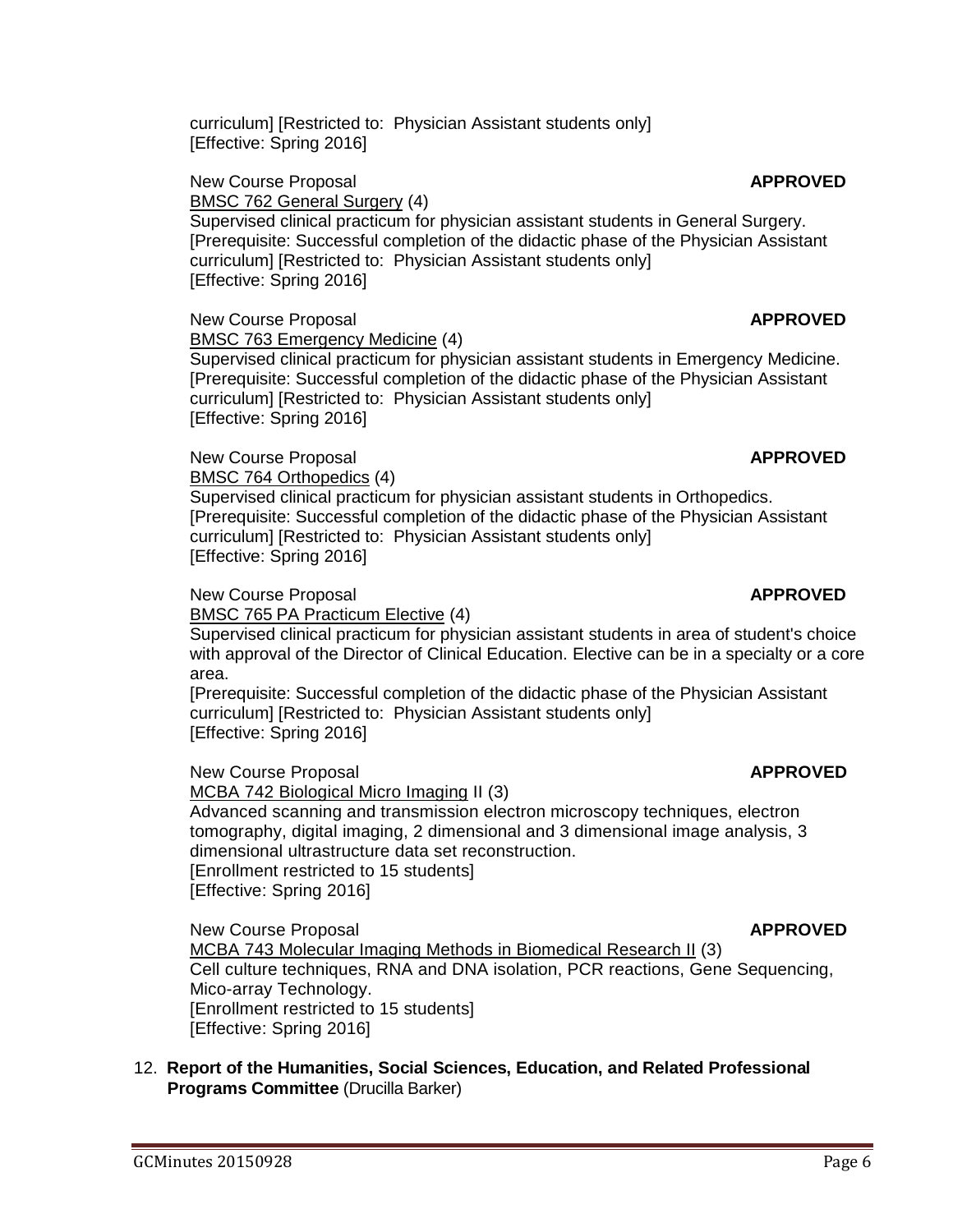Bulletin Change **APPROVED** ANTH Visual Anthropology Certificate (18) To Terminate Program [Effective: Fall 2016]

Bulletin Change **APPROVED** LING Major/Degree program – PhD in Linguistics (60) Clarification of courses in a certificate potential to count toward a degree. [Effective: Fall 2016]

Bulletin Change **APPROVED** LING Major/Degree program – MA in Linguistics (30) Clarification of courses in a certificate potential to count toward a degree. [Effective: Fall 2016]

# 13. **Report of the Grievances, Appeals and Petitions Committee** (Nancy Brown)

On behalf of Dr. Nancy Brown, Dr. Mitchell initiated a closed session discussion.

In open session, Dr. Mitchell stated that the committee's recommendation is to deny the petition. Graduate Council voted unanimously to support the committee's recommendation.

## 14. **Other Committee Reports**

No report.

### 15**. Old Business**

No report.

### 16. **New Business**

No report.

### 17. **Good of the Order**

Dr. Elfenbein stated that the Graduate School is collecting data regarding funding sources for doctoral students. Some data has already been collected from the first group of Presidential Fellows. There were 24 in the group; one Master of Fine Arts major and 23 doctoral students. The data collected showed that funding for the students varies widely. All Presidential Fellows are required to work, but 20 students had graduate assistantships and three did not. The results suggested that the policy regarding assistantships needed to be examined regarding the requirements for those students who work for funding.

The University's Academic Affairs policy 4.0 is a policy that governs important areas of assistantships including federal tax implications. The Graduate School is examining the current language in the policy and may suggest changes. The goal is to assure that graduate students are adequately compensated for the work they do. Dr. Elfenbein suggested that the Council discuss this issue further at the next meeting.

Dr. Mitchell asked that Council members to read policy **[ACAF 4.0](http://gradschool.sc.edu/facstaff/gradcouncil/2015/ACAF%204.0%20Policy.pdf)** to become familiar with the current language. He also stated that policies may need to be reexamined and changed as times and issues change.